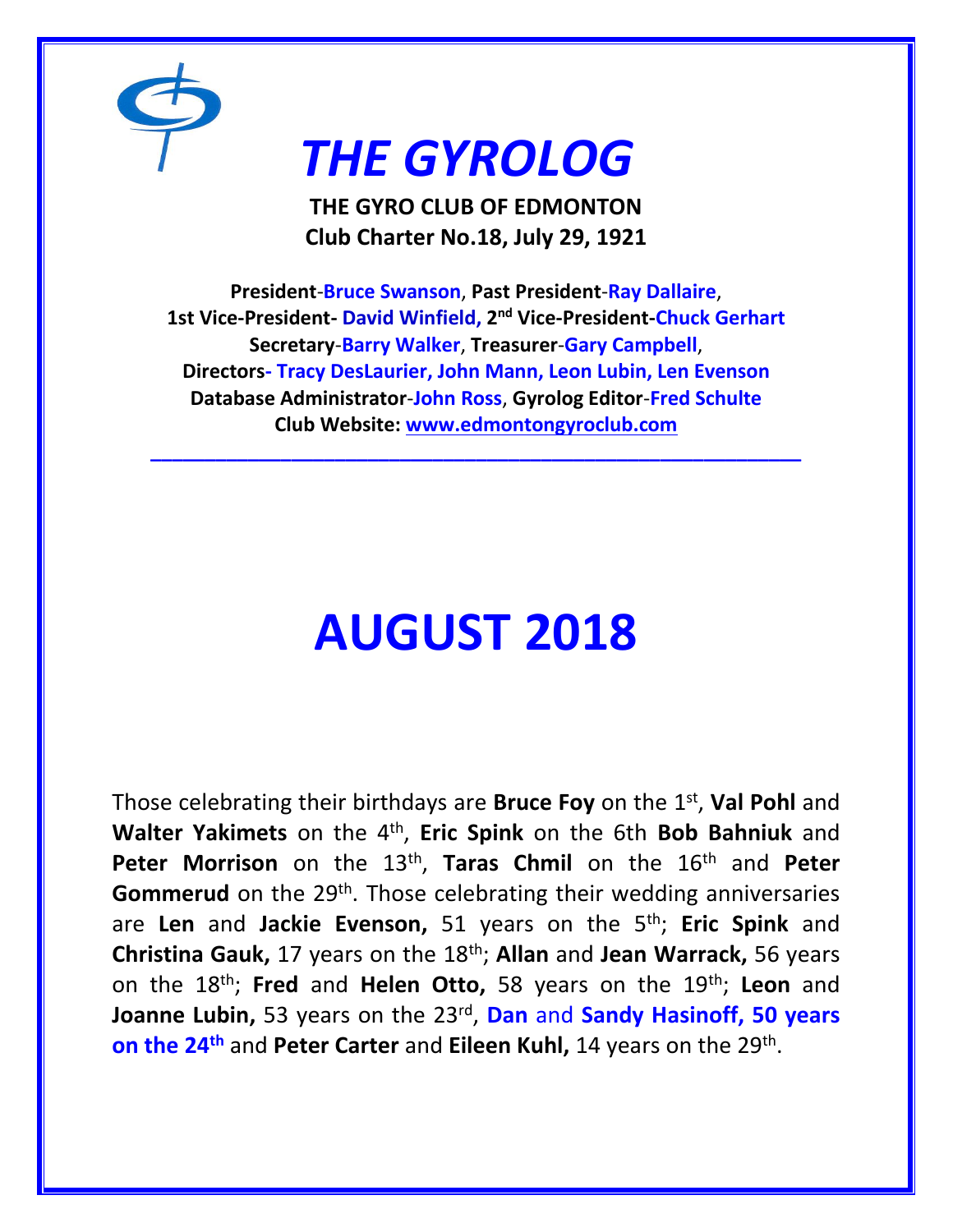

It is with sadness that we acknowledge the passing of **Jacob "Jack" Slobodan** on July 21, 2018. He is survived by his wife and best friend of 53 years, Myrna; two sons, Michael (Shannon Butler) and Mark (Mandy Modry); grandchildren, Jack, Henry and Georgia, brother Eddie (Linda); sister, Joyce Ryhorchuck (Ed); and sisters-in-law Millie Fyke and Marlene Fyke. A Celebration of Life was held on July 27<sup>th</sup> at Park Memorial Chapel in Edmonton.

Jack was born on Section 13, Township 28, Range 27, West of the Second Meridian on March 19, 1941 near Saskatoon, Saskatchewan. He attended the University of Saskatchewan in Regina and in 1963 attended the University of Alberta in Edmonton. He was employed with CESSCO, a pressure vessel manufacturing company in Edmonton for 15 years. He also worked with KRUPP Industries Canada in sales and marketing. One of his more interesting challenges was with DRECO Manufacturing who were placed into receivership at the time of his initial employment in the business development area. At this time, the oil industry was in a slump and DRECO concentrated on structural steel manufacturing. After the economy improved, the company came out of receivership and went back into the business of building drilling rigs.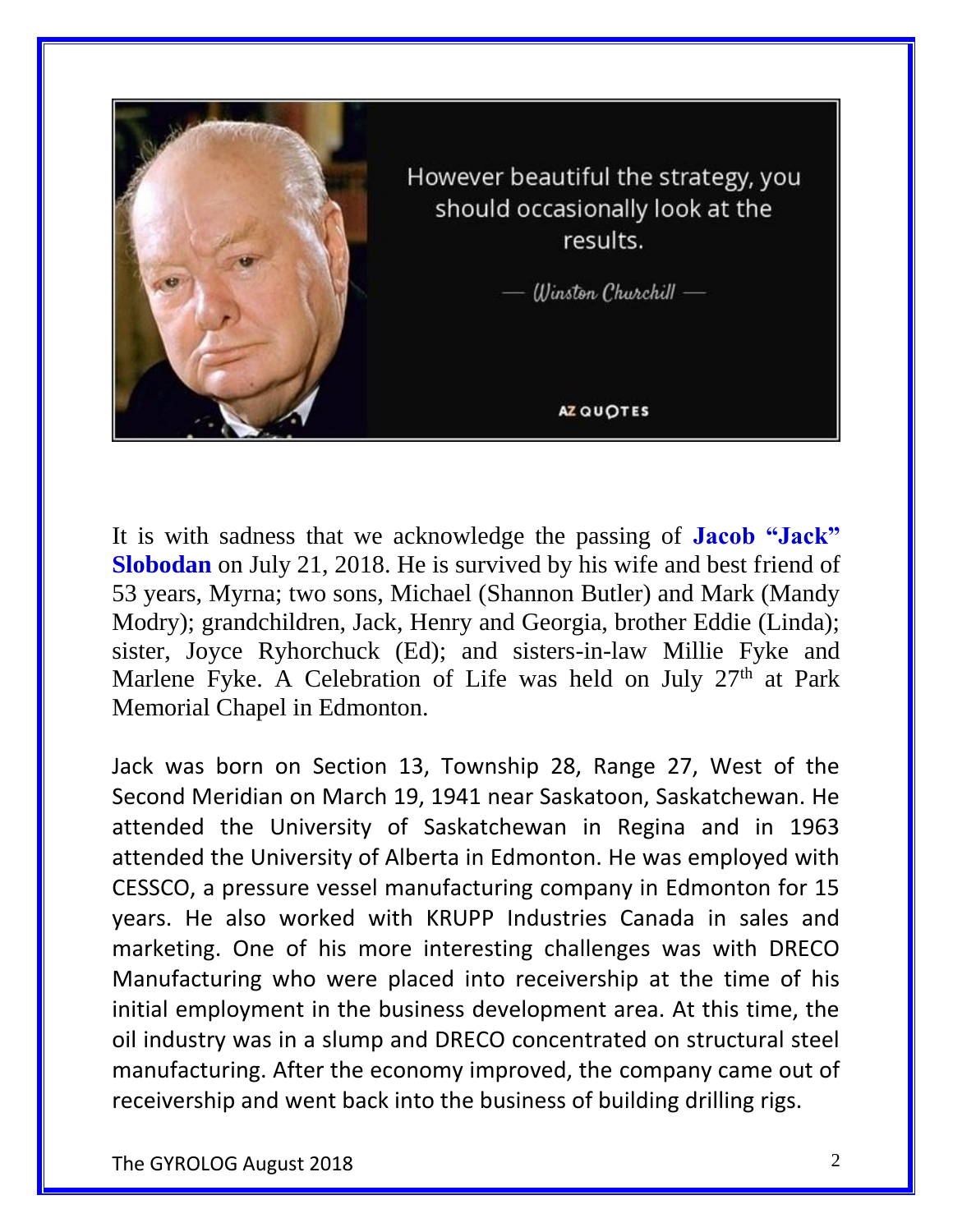Jack then worked as a manager for Weldco-Beales Manufacturing Inc. which specialized in the design and manufacturing of specialized heavy equipment attachments for construction, forestry, mining and road maintenance industries. Prior to his retirement in 2009, Jack was plant manager for 12 years with Halliburton in Edmonton which manufactured computerized down-hole drilling tools.

In retirement, he enjoyed the preparation of food as a U.P.S. (Ukrainian Perogy Surgeon).

Jack and Myrna were introduced to the Gyro fraternity by Walter Yakimets and Jack was inducted into the Edmonton Club on November 17<sup>th</sup>, 2009. He will be missed!



**President Bruce Swanson** welcomed 51 Gyros, Gyrettes and five guests to the August 7th Luncheon meeting held at the Faculty Club. **John Mann** led the singing of Cheerio and **Jim Lochhead** presented the Grace.

**Marty Larson** introduced his daughter **Marcia Kashani, Larry Dobson** introduced his son **Glenn Dobson** and his guest **Don Black;** and **Ron Ramsey** introduced his son **Wayne Ramsey.**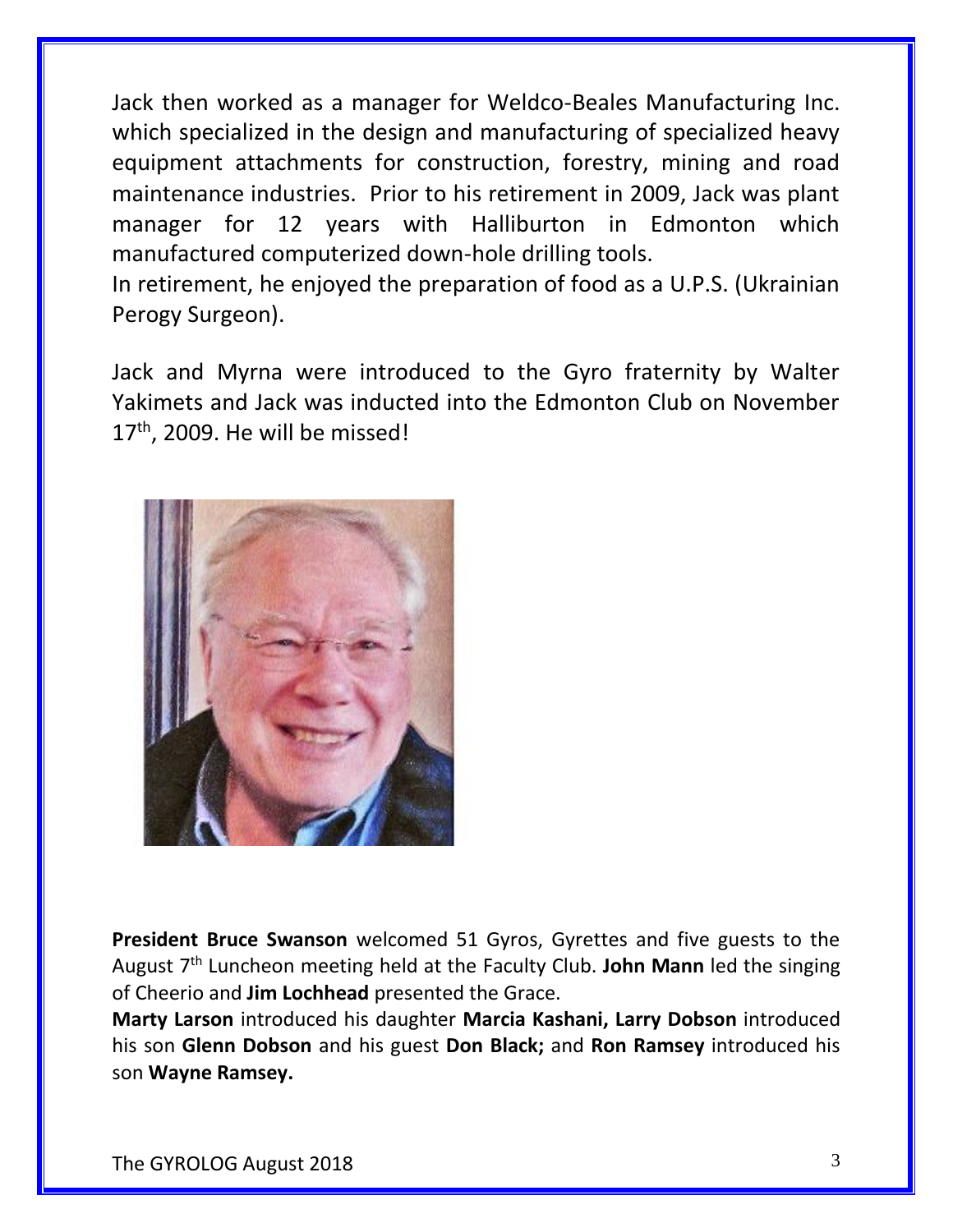**Ron Ramsey** introduced our guest speaker, **Allan Cleiron, Chief Operating Officer, Aurora Cannabis.** Allan was born in Edmonton and graduated with a Bachelor of Commerce degree from the University of Alberta and earned a Diploma in Management Sciences from Grant McEwan College. He moved to Calgary with Price Waterhouse and obtained his CA designation with tax specialization. Allan has been married 25 years to Nancy and they have two children.

Why is cannabis such an important topic today? You can't go through a day without news about cannabis on the radio and television, in newspapers, magazines and journals. We have a new industry thrust upon us by the Federal Government. **The legalization of cannabis will occur on October 17th, 2018.** New rules and regulations are still under development for a substance that has been around 4000 years. There are negative and positive aspects to using cannabis and more time and further studies will be required to give us the answers. Allan moved to Aurora Cannabis one year ago and will give us information on what lies ahead.

Allan advised that **Sativa** and **Indica** are the two main types of cannabis plants. Each strain has its own range of effects on the body and mind resulting in a wide range of medicinal benefits. **Indica** strains generally provide a sense of deep body relaxation. **Sativa** strains tend to provide a more energizing experience **Hemp**, or industrial hemp, typically found in the northern hemisphere, is a variety of the Cannabis sativa plant species that is grown specifically for the industrial uses of its derived products. Until the 1930's hemp was legally grown around the world to make rope.

The most researched cannabinoid is delta-9-tetrahydrocannabinol **(THC).** THC is responsible for the way your brain and body respond to cannabis, including the high and intoxication. THC has some therapeutic effects, but it also has harmful effects. Harmful effects may be greater when the strength of THC is higher.

**Cannabidiol (CBD)** is another cannabinoid. Unlike THC, CBD does not produce a high or intoxication. There is some evidence that CBD may block or lower some of the effects of THC on the mind. This may occur when the amount of CBD in the cannabis is the same or higher than the amount of THC. CBD is also being studied for its potential therapeutic uses.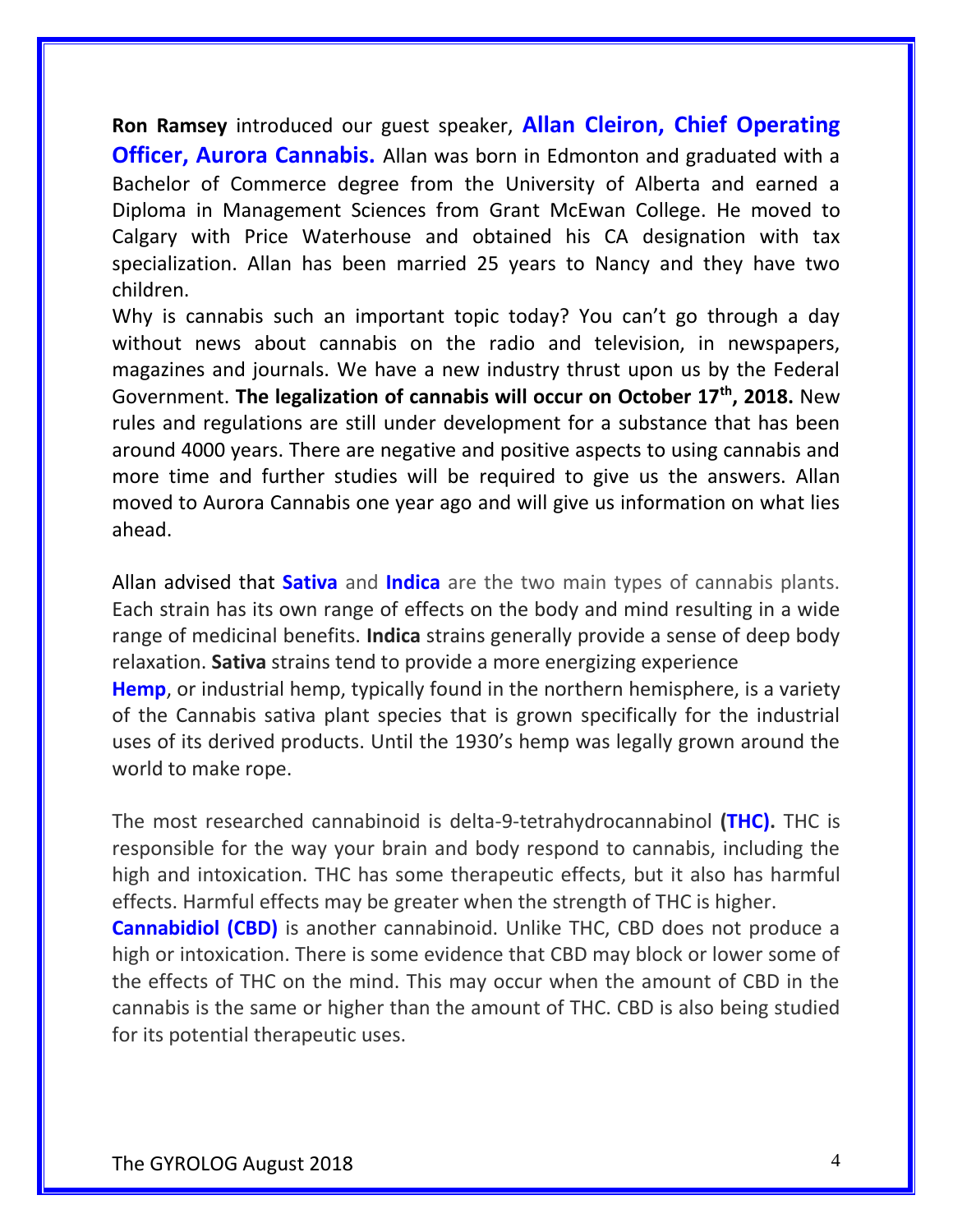#### **History of Medical Cannabis in Canada**

**1801:** The Lieutenant Governor of Upper Canada [distributed hemp seeds to farmers](https://sencanada.ca/content/sen/committee/371/ille/library/spicer-e.htm#B) in an effort to stimulate industry.

**1822:** The provincial parliament of Upper Canada allocated 300 pounds for machinery to process hemp and incentivize domestic hemp producers.

**1917:** A new machine was invented, making it easier to separate hemp fiber from the internal core, but hemp production dropped off in favor of cotton production, which was less labour intensive.

**1923: [Cannabis was deemed illegal in Canada in 1923,](http://www.cbc.ca/news/health/marijuana-was-criminalized-in-1923-but-why-1.2630436)** after the Narcotics Drug Act Amendment Bill introduced the Act to Prohibit the Improper Use of Opium and Other Drugs, adding cannabis, in addition to opium, cocaine and morphine

**1937:** The first marijuana seizure was made by Canadian law enforcement.

**1962:** Cannabis gained popularity and [the number of cannabis convictions escalated](https://sencanada.ca/content/sen/committee/371/ille/library/spicer-e.htm#B) from 25 convictions between 1930 and 1946, to 20 cases in 1962 alone.

**1968:** The number of cannabis convictions jumped up to 2,300 as marijuana use increased, particularly among college students and the hippie psychedelic counterculture.

**1969:** The Canadian government formed the **[Royal Commission of Inquiry in the](http://www.thecanadianencyclopedia.ca/en/article/royal-commission-on-the-non-medical-use-of-drugs/)  [Non-Medical Use of Drugs,](http://www.thecanadianencyclopedia.ca/en/article/royal-commission-on-the-non-medical-use-of-drugs/)** known as the Le Dain Commission, to investigate the nonmedical uses of cannabis.

**1972: [The Le Dain Commission released a report on cannabis](https://www.ncbi.nlm.nih.gov/pmc/articles/PMC1947221/)**, recommending that the federal government remove criminal penalties for the use and possession of cannabis, although the report did not recommend legalization outright. No steps were taken to decriminalize cannabis.

**1996: [Terrance Parker is arrested for cannabis possession](http://www.cbc.ca/archives/entry/canadas-marijuana-laws-declared-unconstitutional)**, cultivation, and trafficking after he was caught growing cannabis to control his epileptic seizures. He appealed to the Canadian Charter of Rights and Freedoms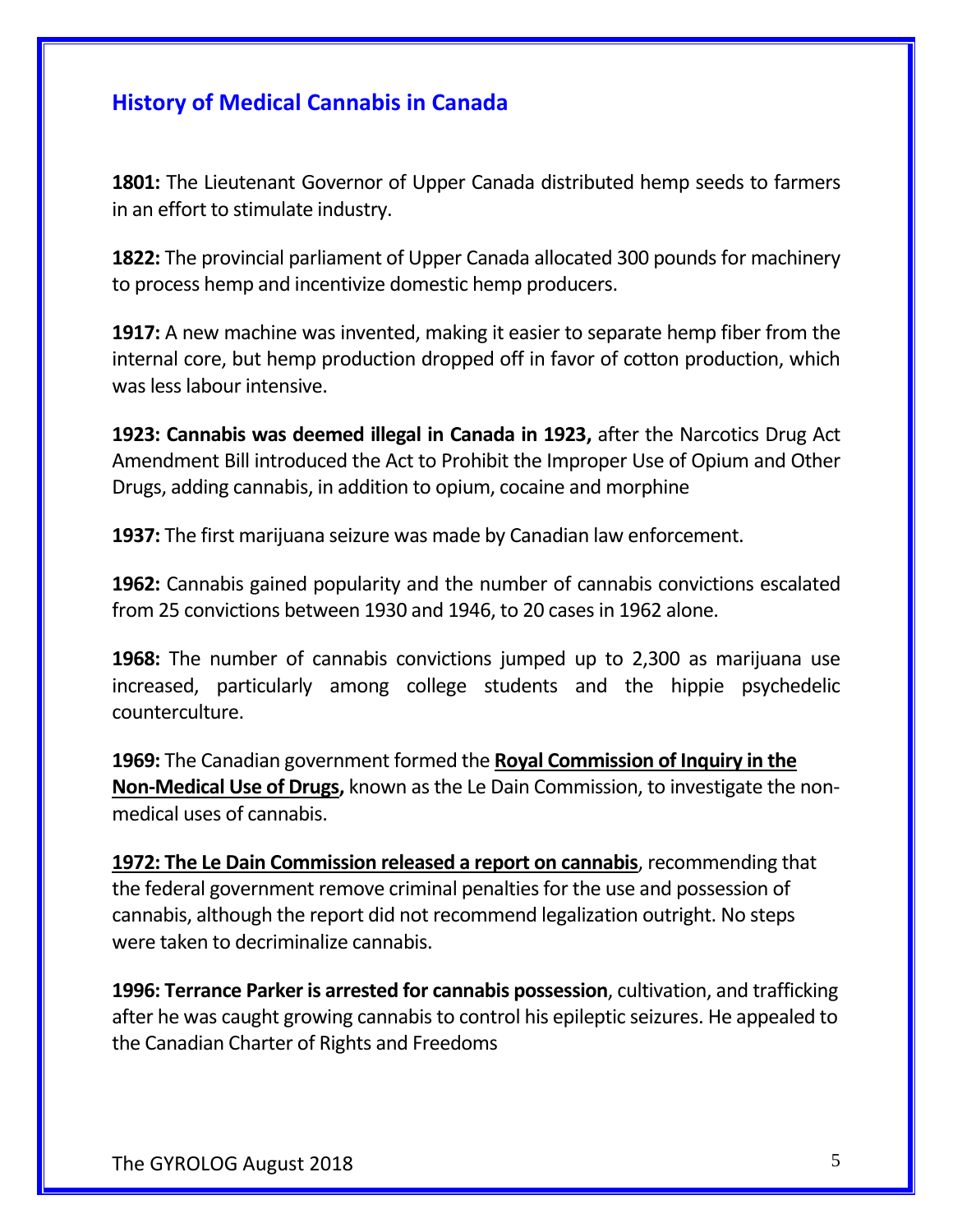**2000:** The Ontario Court of Appeal ruled that the prohibition of cannabis use infringed on Terrance Parker's right to life, liberty and security of the person, therefore [rendering cannabis prohibition unconstitutional.](http://www.cbc.ca/archives/entry/canadas-marijuana-laws-declared-unconstitutional)

**2001:** The Canadian government enacted the first rendition of the country's medical marijuana law, the **[Marijuana for Medical Access Regulations](http://lois-laws.justice.gc.ca/eng/regulations/sor-2001-227/page-1.html)**(MMAR), allowing licensed patients to grow their own cannabis or access it from licensed growers.

**2003:** The Liberal government of Jean Chrétien introduced the first federal **[marijuana](http://www.parl.ca/DocumentViewer/en/37-2/bill/C-38/second-reading)  [decriminalization measure](http://www.parl.ca/DocumentViewer/en/37-2/bill/C-38/second-reading)**, reducing the possession of up to 15 grams of cannabis to a civil fine. The bill died, mostly due to pressure from the U.S. Drug Enforcement Administration.

**2006:** Prime Minister Stephen Harper **[announced a new national anti-drug strategy,](http://www.conservative.ca/pm-harper-announces-plan-to-strengthen-the-national-anti-drug-strategy-2/)**  imposing mandatory prison sentences on cannabis dealers, and anyone charged with growing more than 500 plants would face a two-year minimum sentence. Maximum penalties for producing cannabis increased from 7 to 14 years in jail.

**2011:** Justice Donald Taliano ruled that the MMAR and the prohibitions against the possession and production of cannabis **[were constitutionally invalid](http://www.torontosun.com/2011/06/22/medical-marijuana-law-gets-reprieve)** and ordered that the government fix the program accordingly.

**2013**: The government implemented the **[Marijuana for Medical Purposes](http://laws-lois.justice.gc.ca/eng/regulations/SOR-2013-119/page-1.html)  [Regulations](http://laws-lois.justice.gc.ca/eng/regulations/SOR-2013-119/page-1.html)** (MMPR), which created a commercially licensed industry for the production and distribution of medicinal cannabis.

**2015:** Owen Smith, a cannabis baker, was charged with the possession of cannabisinfused cookies. He appealed the charge, and the Supreme Court of Canada ruled that restricting legal access to only dried cannabis flower violated the constitutional rights of medical patients. Licensed producers were now **[allowed to produce](https://www.leafly.com/news/canada/canada-just-legalized-cannabis-oils-and-edibles)  [cannabis oils](https://www.leafly.com/news/canada/canada-just-legalized-cannabis-oils-and-edibles)** and patients were allowed to possess and alter different forms of cannabis.

**2017:** The Government of Canada proposed the **[Cannabis Act,](https://www.canada.ca/en/services/health/campaigns/introduction-cannabis-act-questions-answers.html)** which would legalize the possession, use, cultivation, and purchase of limited amounts of cannabis by adults 18 years of age and older**. (Source: LEAFLY)**

**2018: Bill C-45, the Cannabis Act is passed on April 18th .**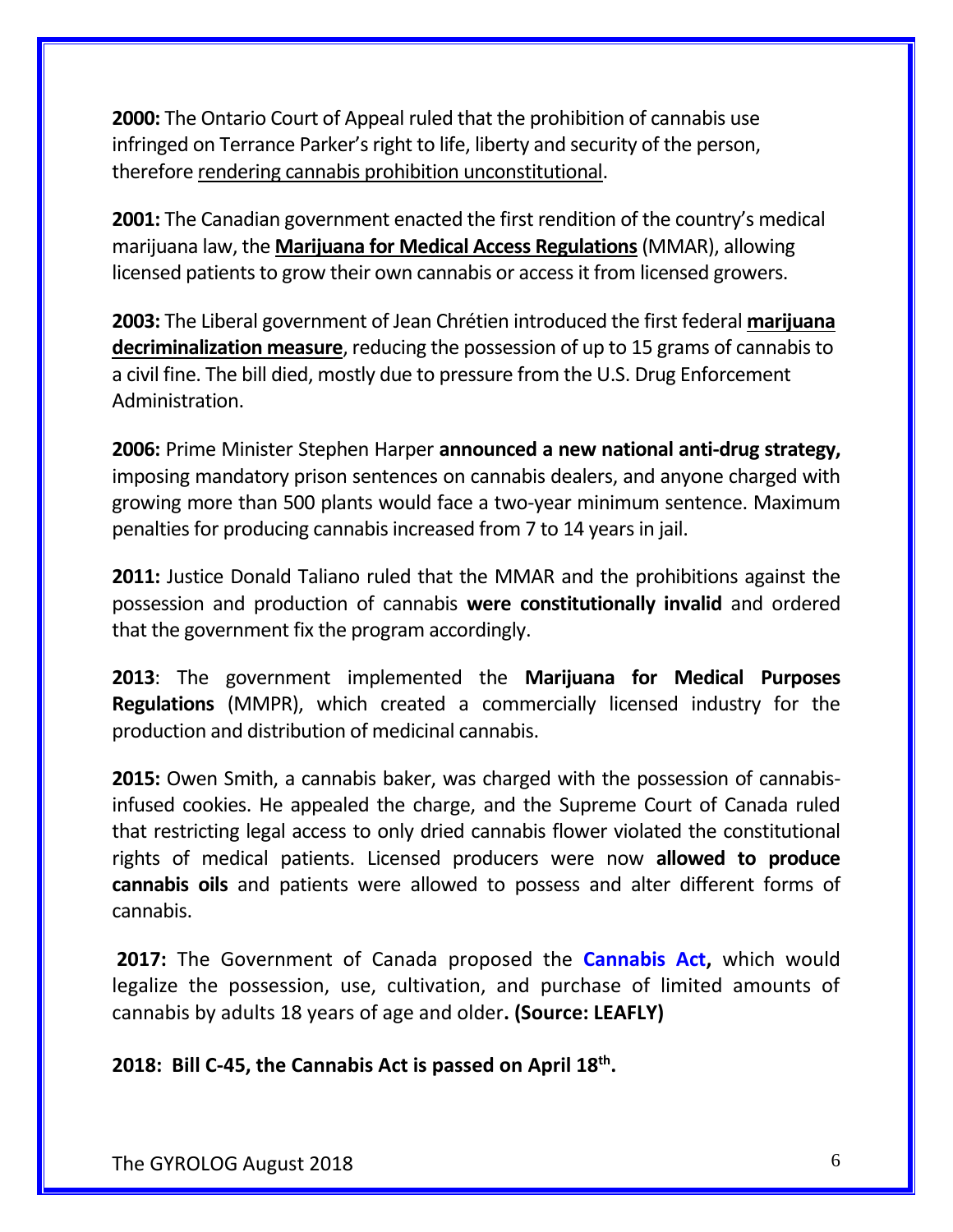**2018: October 17<sup>th</sup>, the Cannabis Act comes into effect.** Not all forms of cannabis would be immediately available for legal sale. The Act will permit the sale of:

- cannabis oil
- fresh cannabis
- dried cannabis
- cannabis plant seeds
- cannabis plants

The sale of edibles containing cannabis and cannabis concentrates would be permitted within one year following the coming into force of the proposed Act. **(Source: LEAFLY)**

**Aurora Cannabis Inc**. is a Canadian licensed cannabis producer, headquartered in Edmonton. It trades on the Toronto Stock Exchange as ACB. Aurora's line of products includes whole-flower cannabis, milled cannabis, cannabis oils, and vaporizers.

**[Stock price:](https://www.google.com/search?q=aurora+cannabis+stock+price&stick=H4sIAAAAAAAAAONgecRowS3w8sc9YSn9SWtOXmPU5OIKzsgvd80rySypFJLmYoOyBKX4uXj10_UNDZPNCovTyrLMeQAsCfSCPQAAAA&sa=X&ved=2ahUKEwi91O2ospDdAhWSNn0KHZN_DjYQ6BMwGHoECAcQHA) [ACB](https://www.google.com/search?q=TSE:ACB&stick=H4sIAAAAAAAAAONgecRowS3w8sc9YSn9SWtOXmPU5OIKzsgvd80rySypFJLmYoOyBKX4uXj10_UNDZPNCovTyrLMeQAsCfSCPQAAAA&sa=X&ved=2ahUKEwi91O2ospDdAhWSNn0KHZN_DjYQsRUwGHoECAcQHQ)** (TSE) \$8.47 August 28, 2018 **[Headquarters](https://www.google.com/search?q=aurora+cannabis+headquarters&stick=H4sIAAAAAAAAAOPgE-LVT9c3NExPyyguLk5O1tLKTrbSzy9KT8zLrEosyczPQ-FYZaQmphSWJhaVpBYVAwB-oRngPQAAAA&sa=X&ved=2ahUKEwi91O2ospDdAhWSNn0KHZN_DjYQ6BMoADAZegQIBxAg)**: Edmonton **[Revenue:](https://www.google.com/search?q=aurora+cannabis+revenue&stick=H4sIAAAAAAAAAOPgE-LVT9c3NExPyyguLk5O1lLJKLfST87PyUlNLsnMz9PPL0pPzMusSgRxiq2KUstS80pTASLTO5U3AAAA&sa=X&ved=2ahUKEwi91O2ospDdAhWSNn0KHZN_DjYQ6BMoADAaegQIBxAk)** 18 million CAD (2017) **[Founded](https://www.google.com/search?q=aurora+cannabis+founded&stick=H4sIAAAAAAAAAOPgE-LVT9c3NExPyyguLk5O1lLNTrbSzy9KT8zLrEosyczPQ-FYpeWX5qWkpgAAySVWyzgAAAA&sa=X&ved=2ahUKEwi91O2ospDdAhWSNn0KHZN_DjYQ6BMoADAbegQIBxAn)**: 2013 **[Total assets](https://www.google.com/search?q=aurora+cannabis+total+assets&stick=H4sIAAAAAAAAAOPgE-LVT9c3NExPyyguLk5O1tLMKLfST87PyUlNLsnMz9PPL0pPzMusSgRxiq1K8ksScxQSi4tTS4oB_r902zwAAAA&sa=X&ved=2ahUKEwi91O2ospDdAhWSNn0KHZN_DjYQ6BMoADAcegQIBxAq)**: 323 million CAD (2017) **[Total equity:](https://www.google.com/search?q=aurora+cannabis+total+equity&stick=H4sIAAAAAAAAAOPgE-LVT9c3NExPyyguLk5O1tLMKLfST87PyUlNLsnMz9PPL0pPzMusSgRxiq1K8ksScxRSC0szSyoBLuGB9jwAAAA&sa=X&ved=2ahUKEwi91O2ospDdAhWSNn0KHZN_DjYQ6BMoADAdegQIBxAt)** 219 million CAD (2017) **[Founders:](https://www.google.com/search?q=aurora+cannabis+founders&stick=H4sIAAAAAAAAAOPgE-LVT9c3NExPyyguLk5O1lLPTrbSTyotzsxLLS6GM-LzC1KLEksy8_Os0vJL81JSiwCCON9-OgAAAA&sa=X&ved=2ahUKEwi91O2ospDdAhWSNn0KHZN_DjYQ6BMoADAfegQIBxA2) [Terry Booth,](https://www.google.com/search?q=Terry+Booth&stick=H4sIAAAAAAAAAOPgE-LVT9c3NExPyyguLk5OVoJwk41yCissyw201LOTrfSTSosz81KLi-GM-PyC1KLEksz8PKu0_NK8lNQiAPypl7ZJAAAA&sa=X&ved=2ahUKEwi91O2ospDdAhWSNn0KHZN_DjYQmxMoATAfegQIBxA3) [Steve Dobler,](https://www.google.com/search?q=Steve+Dobler&stick=H4sIAAAAAAAAAOPgE-LVT9c3NExPyyguLk5OVoJwk02Lk8rK47O11LOTrfSTSosz81KLi-GM-PyC1KLEksz8PKu0_NK8lNQiABYQhCVJAAAA&sa=X&ved=2ahUKEwi91O2ospDdAhWSNn0KHZN_DjYQmxMoAjAfegQIBxA4) [Dale Lesack,](https://www.google.com/search?q=aurora+cannabis+dale+lesack&stick=H4sIAAAAAAAAAOPgE-LVT9c3NExPyyguLk5OVoJys8ozCi0qM7TUs5Ot9JNKizPzUouL4Yz4_ILUosSSzPw8q7T80ryU1CIA3IFjz0kAAAA&sa=X&ved=2ahUKEwi91O2ospDdAhWSNn0KHZN_DjYQmxMoAzAfegQIBxA5) [Chris Mayerson](https://www.google.com/search?q=Chris+Mayerson&stick=H4sIAAAAAAAAAOPgE-LVT9c3NExPyyguLk5OVoJw0yor04oykqu01LOTrfSTSosz81KLi-GM-PyC1KLEksz8PKu0_NK8lNQiAD0-TyhJAAAA&sa=X&ved=2ahUKEwi91O2ospDdAhWSNn0KHZN_DjYQmxMoBDAfegQIBxA6) Subsidiaries:** CanniMed, Hempco Food and Fiber, Urban Cultivator, Aurora Larssen Projects Ltd., Peleton Pharmaceuticals Inc., H2 Biopharma Inc., Larssen Ltd., CanniMed Therapeutics Inc., Aurora Cannabis Enterprises Ltd., BC Northern Lights Enterprises Ltd. And CanvasRx Inc.

**Aurora** is building an 800,000 square foot, high-technology greenhouse facility, known as **Aurora Sky** on 30 acres of leased land in Leduc county next to the Edmonton International Airport. It will produce 100,000 kg of cannabis product annually. No soil is involved in the growing of the plants. Rock wool insulation is the growing medium. It will be the largest marijuana production facility in the world upon completion. CBD will be the largest source of revenue for Aurora**.**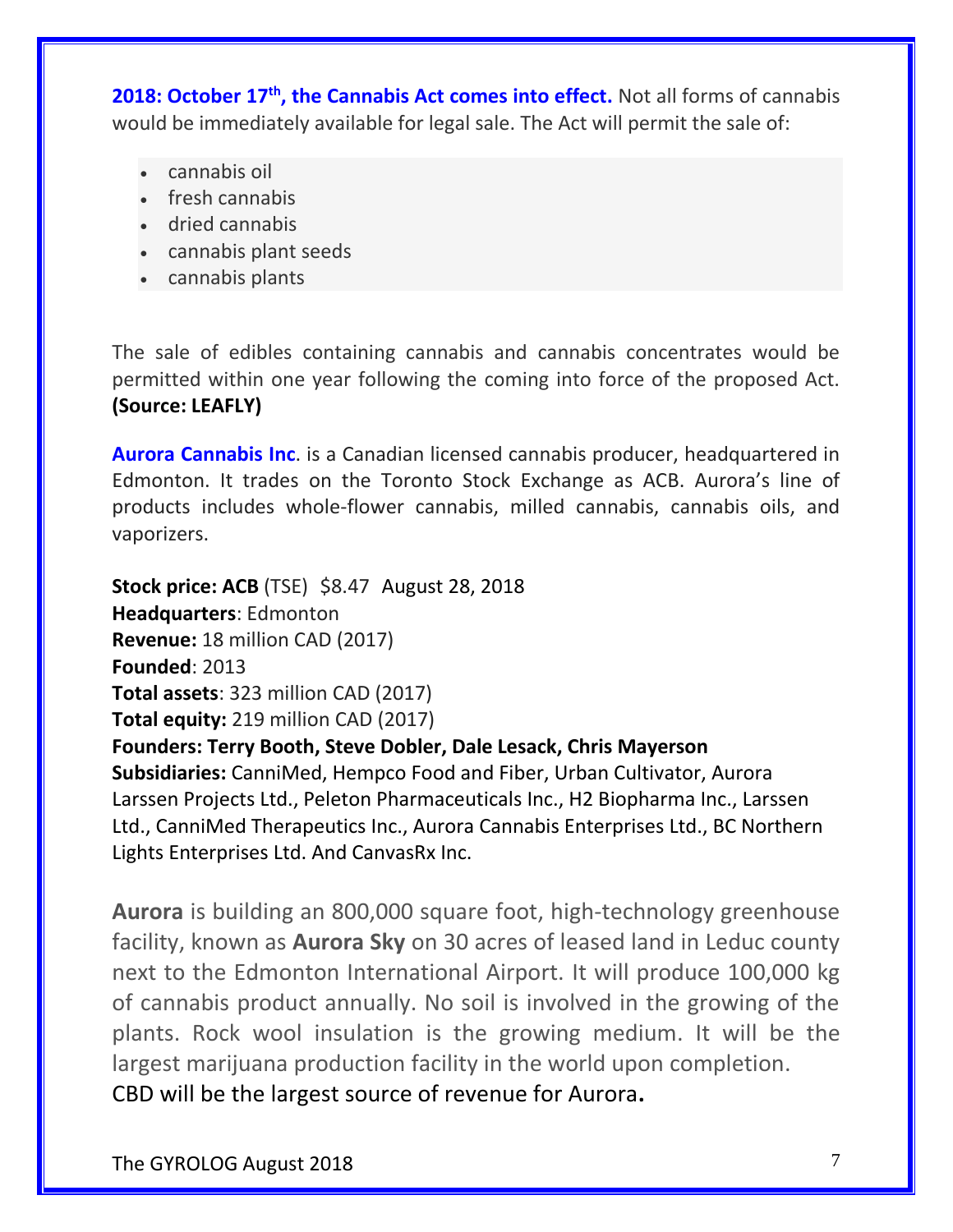**Sheldon Weatherby** thanked our speaker for an informative and educational presentation.

**Vice-President David Winfield** welcomed 27 Gyros and three guests to the August 21st Luncheon meeting held at the Faculty Club. **John Mann** led the singing of Cheerio and **Jim Lochhead** presented the Grace.

**Ron Trant** introduced his guest, **Dwayne Johnson** and **David Winnfield** introduced his friend, **Scott MacInnis.**

**Bill Taylor** introduced our guest speaker, **Ari (Dutch) Hoeksema,** a 12-year member of the Edmonton Club and President in 2011-12. Ari has owned and operated a successful water conditioning business, Home Water Systems Inc. for 30 years. He is also a ventriloquist, an auctioneer, a dealer of antiques and has been actively involved in the Executive of the Beverly Heights Community League and the Edmonton Federation of Community Leagues.

Ari has been an **active Mason and Shriner for nearly 45 years,** Past President of the Clown Unit, Past Potentate and a founding member of the Al Shamal Shriners. He is completing his 7<sup>th</sup> year on the Board of Governors of the Shriners Hospital in Portland, Oregon. Ari has entertained in the majority of the 22 Shriners Hospitals in North America.

Members of the Ancient Arabic Order of the Nobles of the Mystic Shrine for North America are members of the Masonic fraternity and adhere to the principles of Freemasonry – brotherly love, relief and truth. Thirteen Masons organized the first Shrine Temple in 1872 – Mecca Temple in New York City. Its founders adopted the middle-Eastern theme with its colorful pageantry as a backdrop for the fledgling fraternity, knowing that surrounding their fraternity with mystery and intrigue would help draw the interest of new members

Shriners are distinguished by an enjoyment of life in the interest of philanthropy. The fraternity's members enjoy parades, trips, circuses, dances, dinners, sporting events and other social occasions together. Beneath all the fun, Shriners support what has become known as the "World's Greatest Philanthropy," [Shriners](https://alshamalshriners.org/?page_id=800)  [Hospitals for Children.](https://alshamalshriners.org/?page_id=800)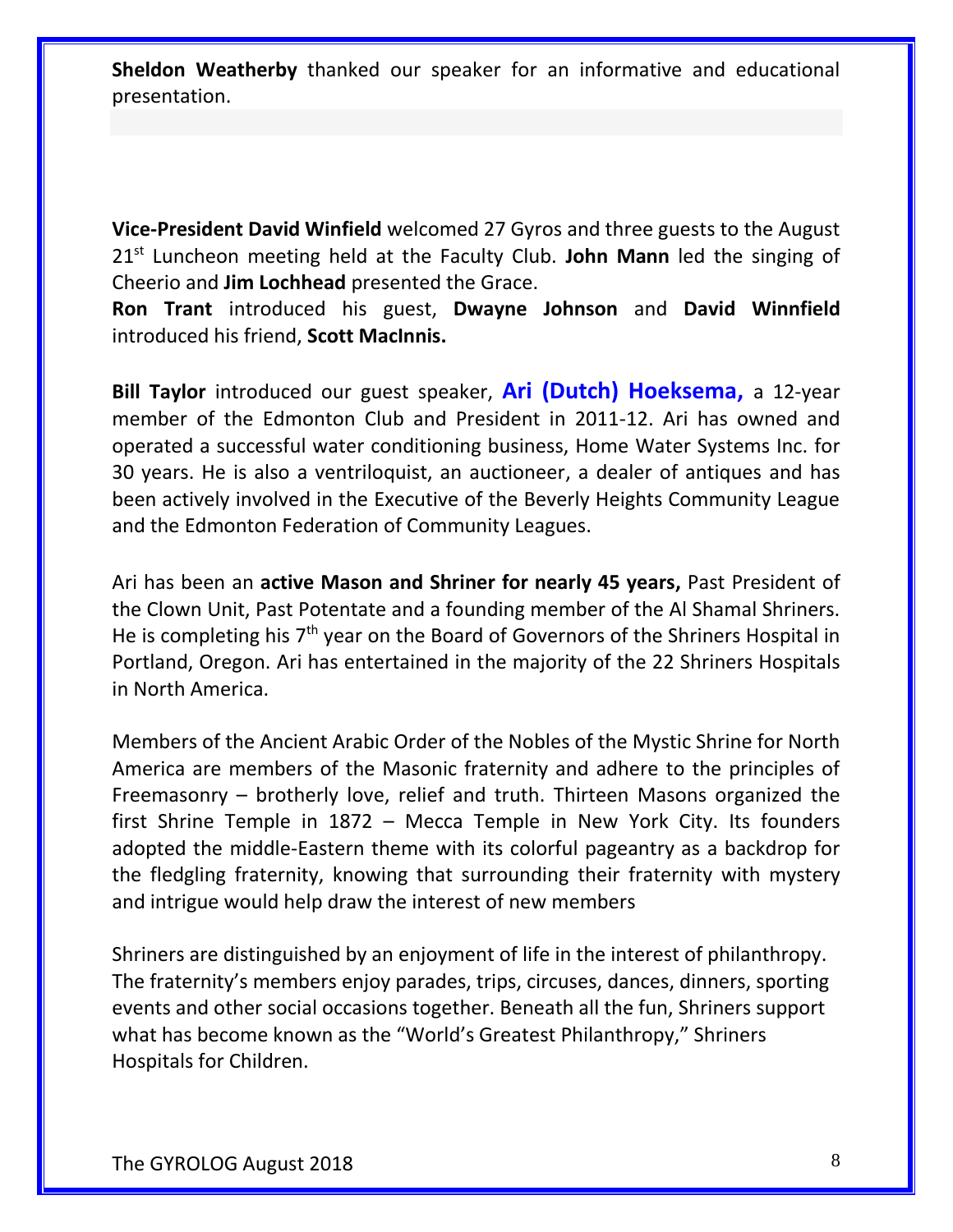Shriners Hospitals for Children is a network of **22** non-profit medical facilities across North America. Children with orthopaedic conditions, burns, spinal cord injuries, and cleft lip and palate are eligible for care and receive all services in a family-centered environment, regardless of the patients' ability to pay.

Ari advised that 2 million dollars must be raised every day to support the 22 hospitals. Will's and bequeaths are the largest sources of income.

**Orthopedic** care is offered at Erie, PA; Houston, Honolulu, Mexico City; Pasadena, Sacramento, Salt Lake City; Philadelphia, Minneapolis, Chicago, Greenville, SC; Montreal, Portland, OR; Shreveport, LA; Spokane, St. Louis, Tampa, and Lexington, KN.

**Cleft Lip and Palate** surgery is offered at Boston, Sacramento, Houston, Chicago, Cincinnati, Portland, Shreveport, Springfield, and St Louis.

**Burn Care is** offered at Boston, Sacramento, Galveston, and Cincinnati.

**Spinal Cord** care is undertaken at Sacramento and Chicago and **Rheumatology/Urology** care is offered at Springfield.

**Scoliosis** treatment is offered at all locations except Cincinnati and Galveston.

**Sam Gruden** spoke about his daughter, who received orthopedic surgery at the Shriners hospital in Spokane, Washington 49 years ago.

Sam thanked Ari for an illuminating and entertaining presentation.

**Val Pohl** was the winner of the Free Lunch draw.

**"Fast Fred"**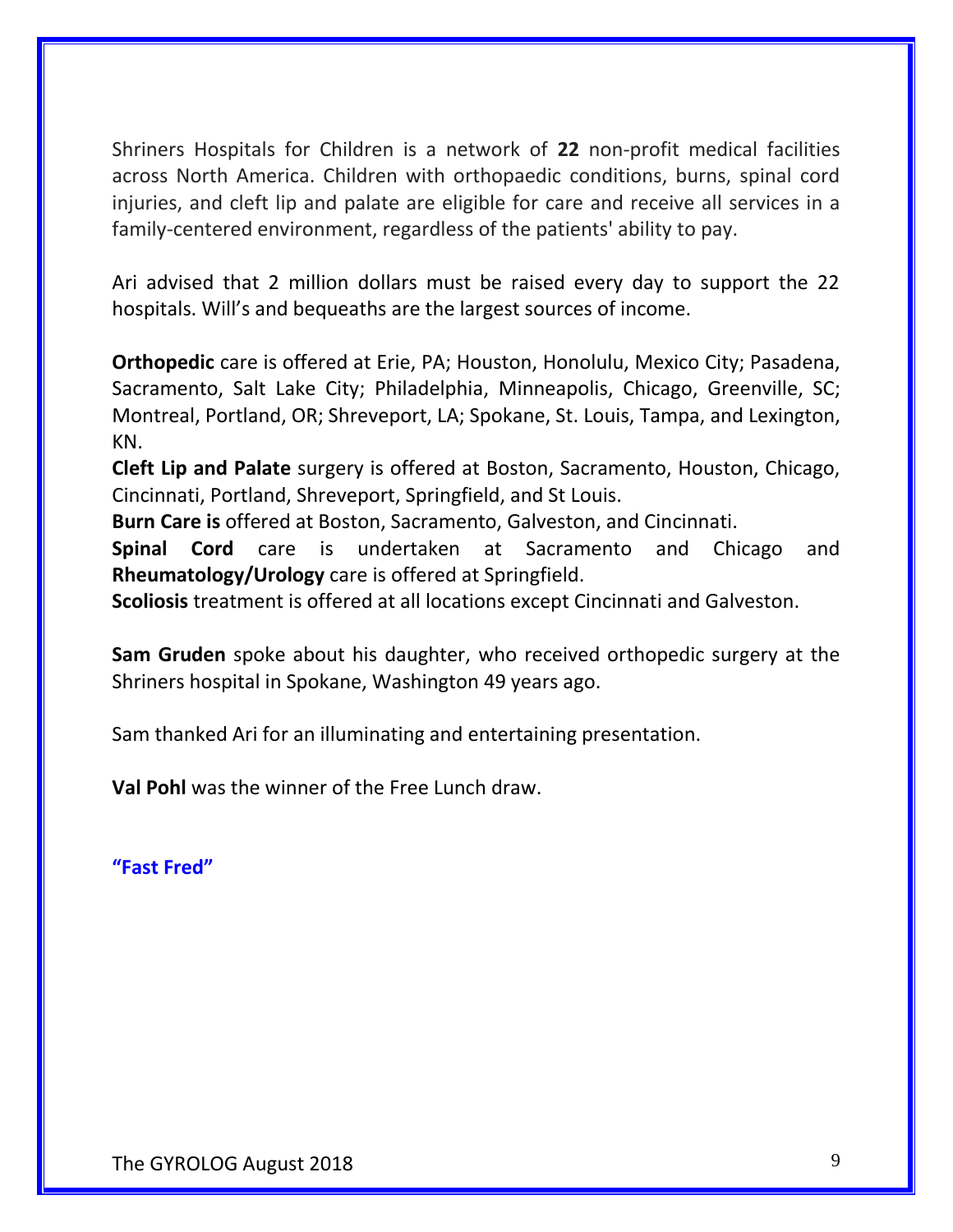#### **UPCOMING EVENTS**

### **Barbeque and Bocce Tourney, The Derrick Golf and Winter Club, Mixed Event, September 4th**

**Bocce: 4pm, Dinner 6:00 Menu: BBQ Kabobs Buffet (Beef Tenderloin, Cajun Shrimp & Chicken Breast), Western Style Corn on the Cob and all the Trimmings. Cost: \$58 per person, Cash Bar Team Leaders: Fred Schulte, Leon Lubin, John Boyd, Bruce Foy, Bill Taylor** 

#### **Gyrette Luncheon Meeting, Faculty Club, Tuesday, September 11th**

**Time: Registration 11:30, luncheon 12:00 noon Cost: \$30 and \$2.00 parking. Speaker: Tom Long Topic: "Remembering the First Lady of Fort Edmonton, Louise Umphreville. Team Leader: Myrna Slobodan**

#### **Tuesday Luncheon Meeting, Faculty Club, September 18th**

**Speaker: Jim Marsh Topic: TBA Team Leaders: Ken Korchinski and Leon Lubin**

## **Joint Men's Bocce Tourney-Edmonton/Sherwood Park Lead, Italian Seniors Centre, 91211-110 Ave. adjacent to Commonwealth Stadium. Wednesday, October 3rd .**

**Team leaders: Augie Annicchiarico and Mike Matei**

**Founder's Night Inter-Club Mixed Event, Sherwood Park, Host Edmonton Gyro Club, Faculty Club, University of Alberta, Tuesday October 16th**

**Cost: \$45 per person plus \$2.00 for Parking. Team Leaders: Ken Craddock and Chuck Gerhart**

### **CURLARAMA 2018, Banff, Alberta, November 2-4 th**

**Accommodation: The Voyager Inn Cost: \$265 per curler, \$210 per non-curler and \$120 supplement for single room Host Club: Stampede City Contact: Dale Green [Dale@dalegreen.com](mailto:Dale@dalegreen.com)**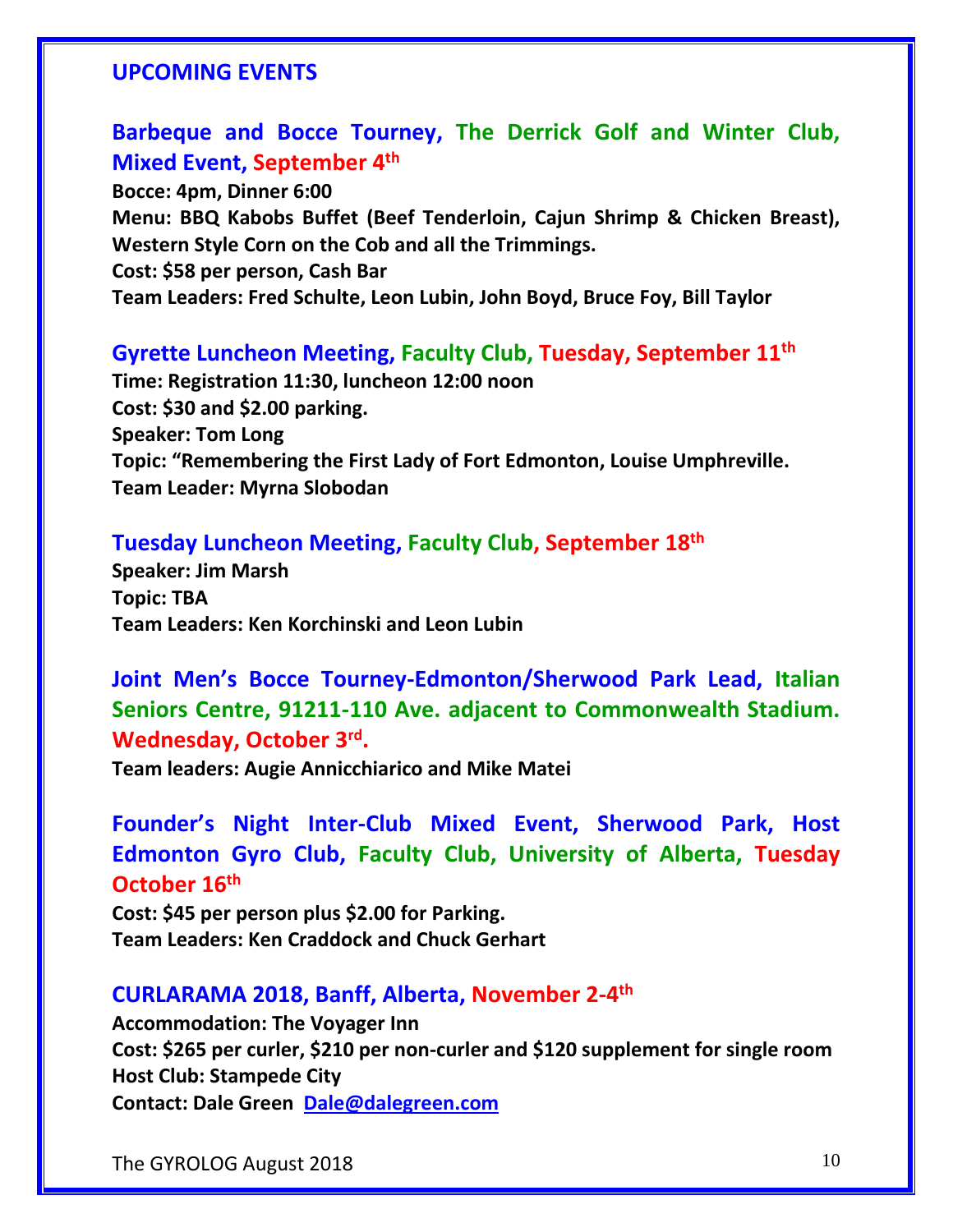## **Dinosaurs of the Alberta Badlands**

*"Alberta is the best place in the world to hunt for dinosaurs. More dinosaur species have been discovered in Alberta than anywhere else. Fossilized dinosaur skeletons from Alberta's badlands fill museums from New York to Los Angeles to Tokyo to London***."**

**"**Most of Alberta's dinosaur fossils came from 100 million to 66 million years ago, during a period of time called the Late Cretaceous. Late Cretaceous Alberta was a lush wetland where dinosaurs thrived. But there were lots of dinosaurs living in lots of habitats all over the world. Why are there so many dinosaur fossils in Alberta? The secret to Alberta's dinosaur treasure trove lies in a series of lucky events. It began with rise of mountains in the west."

"The Rocky Mountains started to form around 80 million years ago. Rivers flowing down the young mountains picked up sediments (dirt, sand and ground up rock) and carried them to the eastern lowlands. Some of these sediments buried fallen logs, footprints in mud and the skeletons of dead animals. Once protected underground, these logs, footprints and bones became fossils. Over millions of years, many dinosaur skeletons and other fossils built up layer by layer in the ancient ground of Alberta. As time rolled on, the dinosaurs went extinct and more sediments piled up. The mountains kept rising, the climate cooled and the inland sea shrank to today's Gulf of Mexico. Alberta's dinosaur fossils were buried deep in the earth, where they were protected for tens of millions of years."

"Roughly 15,000 years ago, the ice came. During the great ice ages, massive glaciers covered much of Alberta. These glaciers slowly scraped across the land like giant bulldozers. They removed much of the sediments that covered the fossil layers. Then the ice melted. The glacial meltwater and a few more thousand years of **erosion** by wind and rain finished the work. Dinosaur-age layers were then revealed across Alberta—just in time for paleontologists to find them".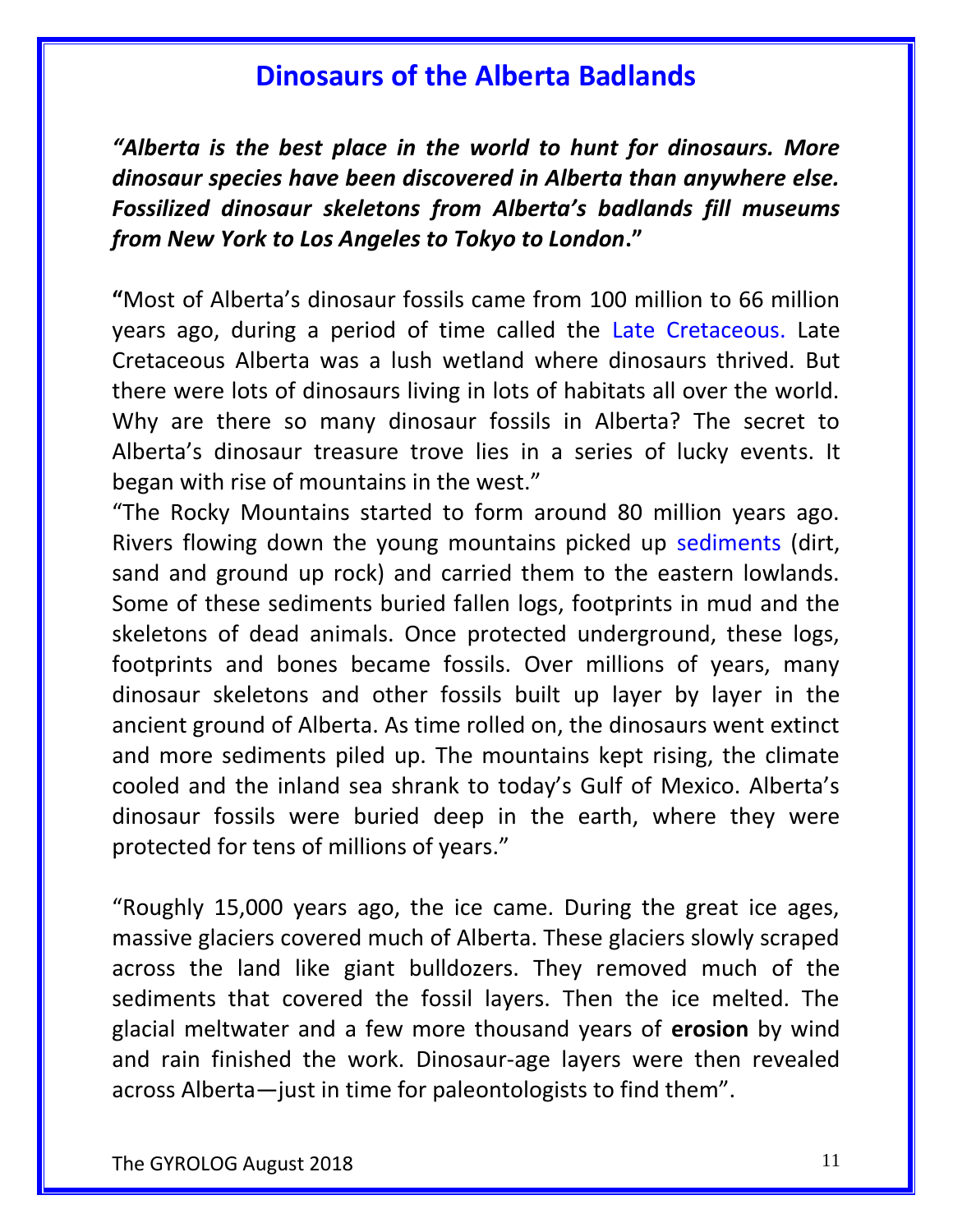**Joseph Tyrrell** was a geologist and an adventurer who explored much of Alberta's unmapped badlands. In 1884, Tyrrell found a large skull that he recognized as a dinosaur fossil. He dug up the skull and wrapped it in cloth. The skull was then shipped by train to Ottawa and then to New York City and the American Museum of Natural History. Scientists discovered that Tyrrell's skull belonged to a new species of dinosaur. It was relative of *Tyrannosaurus* and was named *Albertosaurus.*

**The preceding information was taken directly from a book entitled Dinosaurs of the Alberta Badlands written by Dr. W. Scott Persons IV. with illustrations by Dr. Julius T. Csotonyi. Harbour Publishing, 2018.**



**Albertosaurus**